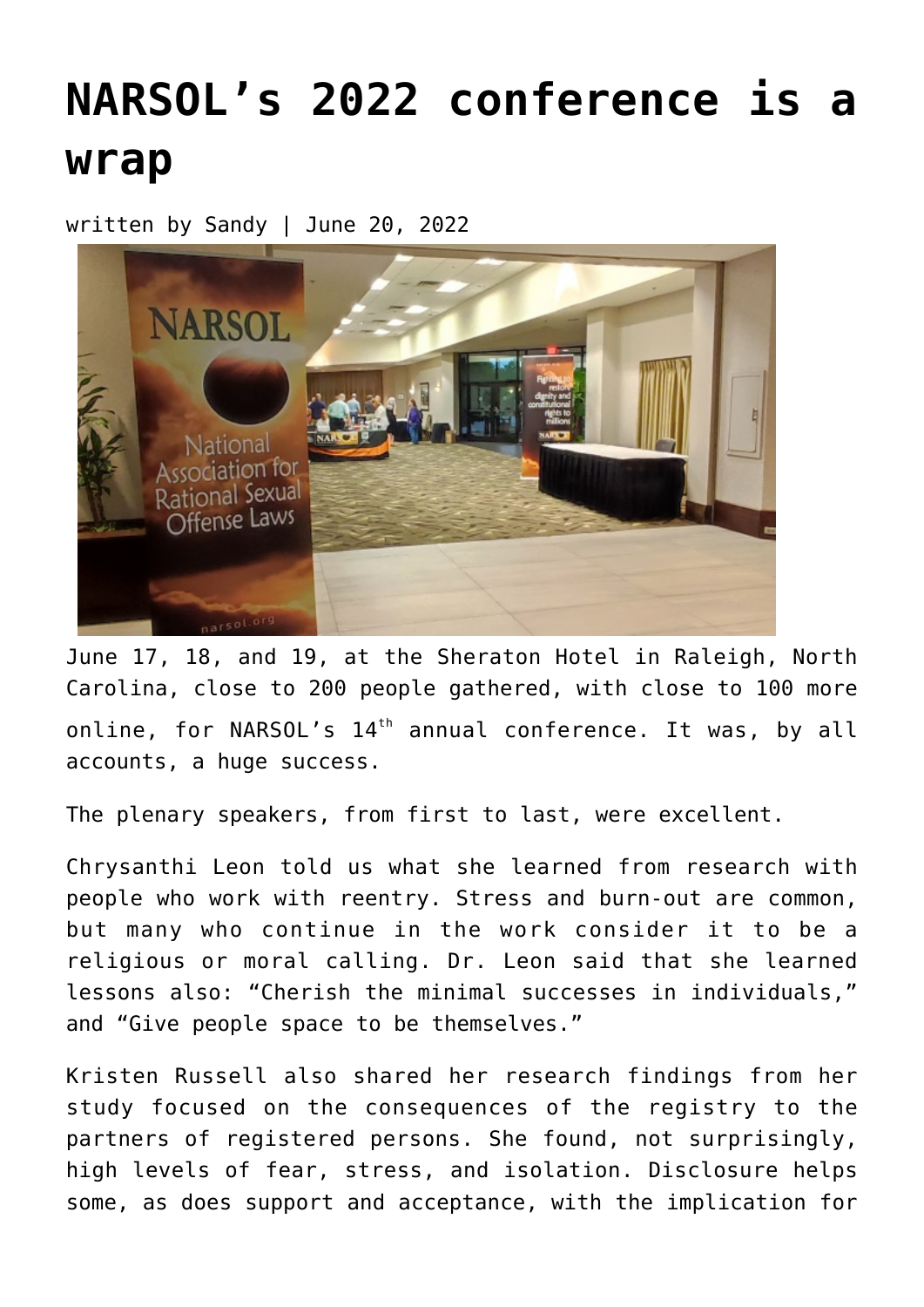advocates being to find ways, not just to provide those things, but to make them a priority.

Glenn Martin drew on something very different than academic research for his presentation. Glenn spent his youthful years in scrapes with the law, culminating in a six-year term as a young adult in New York's prison system. He learned to survive, and he learned this about his fellow prisoners: "Whatever they did to get them there wasn't as important as who they are." He credits his years of early struggles with giving him what he needed to be successful, saying, "Human beings become better in the valley, not on the mountain."

Ira Ellman posited, through a discussion about child pornography sentencing, that animus plays a large part in the harsh federal guidelines for these crimes and actually is a basis for the registry and all of its appendages. He took us through a brief history of how we have come to where we are and an analysis of how this sort of animus operates.

Paul Dubbeling asked the audience what we want our government to do. After agreeing on some basic premises, he led us to what we already know: the sexual offender registry is not effective and the use of it is not good government. He formulated some methodology for talking with policy makers, insisting that they define and explain their objectives and demonstrate effectiveness of proposed laws and policies.

Paul Shannon, in his awards banquet address, brought us through the beginning of our organization to where we are today. While many improvements have been made, Paul reminded us that our nation still experiences harm to all due to our attitudes of hatred toward those with sexual crime convictions. He asked the important question, "Is this really the way we want to live?" and asked the conference attendees specifically, "Who will carry the torch of common sense, fairness, and forgiveness?"